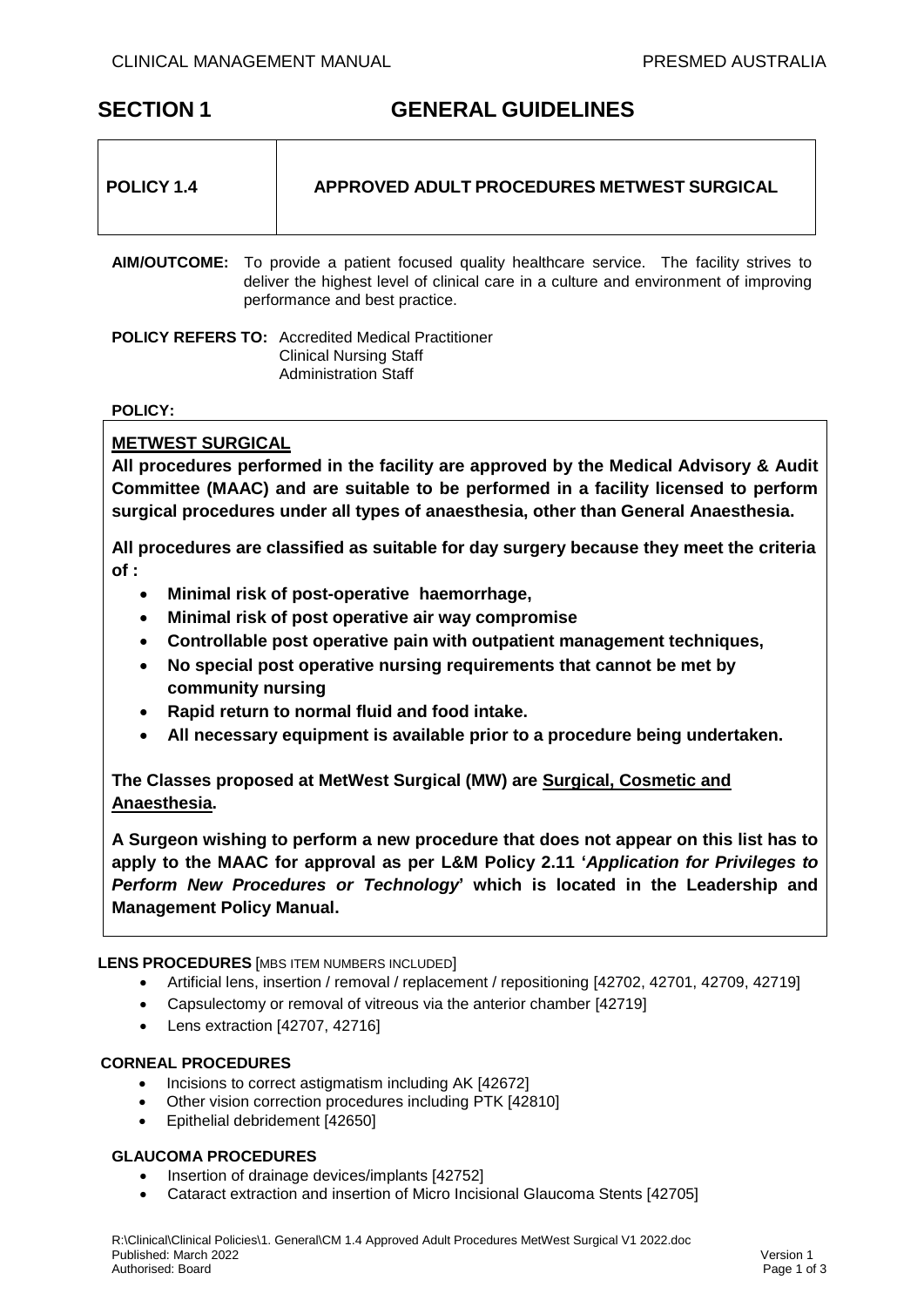## CLINICAL MANAGEMENT MANUAL PRESMED AUSTRALIA

- Removal of Micro Incisional Glaucoma Stents [42505]
- Trabeculectomy [42746, 42749]

## **VITRO RETINAL**

- Intravitreal injections [42738] Local Anaesthesia
- Intravitreal injections [42740] Sedation

## **OCULAR PLASTICS**

- Botulinus toxin injection for strabismus [42842]
- Canthoplasty [42590]
- Dermoid cyst / orbital cyst [42574]
- Ectropian repair [45626]
- Entropion, repair [45626, 42866]
- Eyelid closure in facial nerve paralysis with insertion of foreign implant [45614, 42869, 45587]
- Eyelid upper and lower procedures blepharoplasty / reconstruction [45617]. This may include **cosmetic/plastic procedures** with/ without an MBS item number.
- Foreign body removal [42569]
- Lacrimal procedures [42611]
- Pterygium removal [42686]
- Readjustment of sutures [42668]
- Removal of foreign body anterior aspect [42542]
- Resuturing of wound [42857]
- Scleral graft to upper or lower Lid [42641, 42665]
- Squint procedures [42836, 42833, 42839, 42842]
- Tarsal cysts [42575]
- Excision of lesions with or without reconstruction [45614, 45665]
- Ptosis [45623]

## **OTHER**

- Anterior chamber irrigation [42599]
- Ciliary body Tumour excision [42584]
- Examination under anaesthetic (EUA) [42503]
- Goniotomy [42758]
- Limbic tumour procedures [42692]
- Paracentesis of anterior or posterior chamber [42740]
- Pinguecula removal [42573]
- Temporal Artery Biopsy [34109]

## **FACILITIES AND EQUIPMENT**

- The facility has appropriate surgical instrumentation, consumable and equipment for the safe provision of care to adult patients.
- Specific adult anaesthetic equipment and consumables and provided on the Anaesthetic trolley for the case-mix.
- An adult emergency trolley (Resuscitation Trolley) for emergency adult care and resuscitation is provided.
- The Anaesthetic representative on the MAAC together with the Day Surgery Manager, Anaesthetics Coordinator and Director of Nursing annually reviews the provision of anaesthetic and resuscitation facilities and equipment consistent with The Australian and New Zealand College of Anaesthetists (ANZCA) and the Australian Resuscitation Council (ARC) guidelines and standards; or as and when new adult procedures are approved by the MAAC.
- Compulsory advanced resuscitation training is provided to all nursing staff annually.

## **PERFORMANCE INDICATORS:**

This policy relates to entries on the Risk Register (Policy L&M 3.6) and audited annually: Clinical – Patient Centred Care – Clinical Risk

Audited Against:

1. QPS Audits and Indicators: Patient Complaints, Incidents and Near Misses, Patient **Satisfaction**